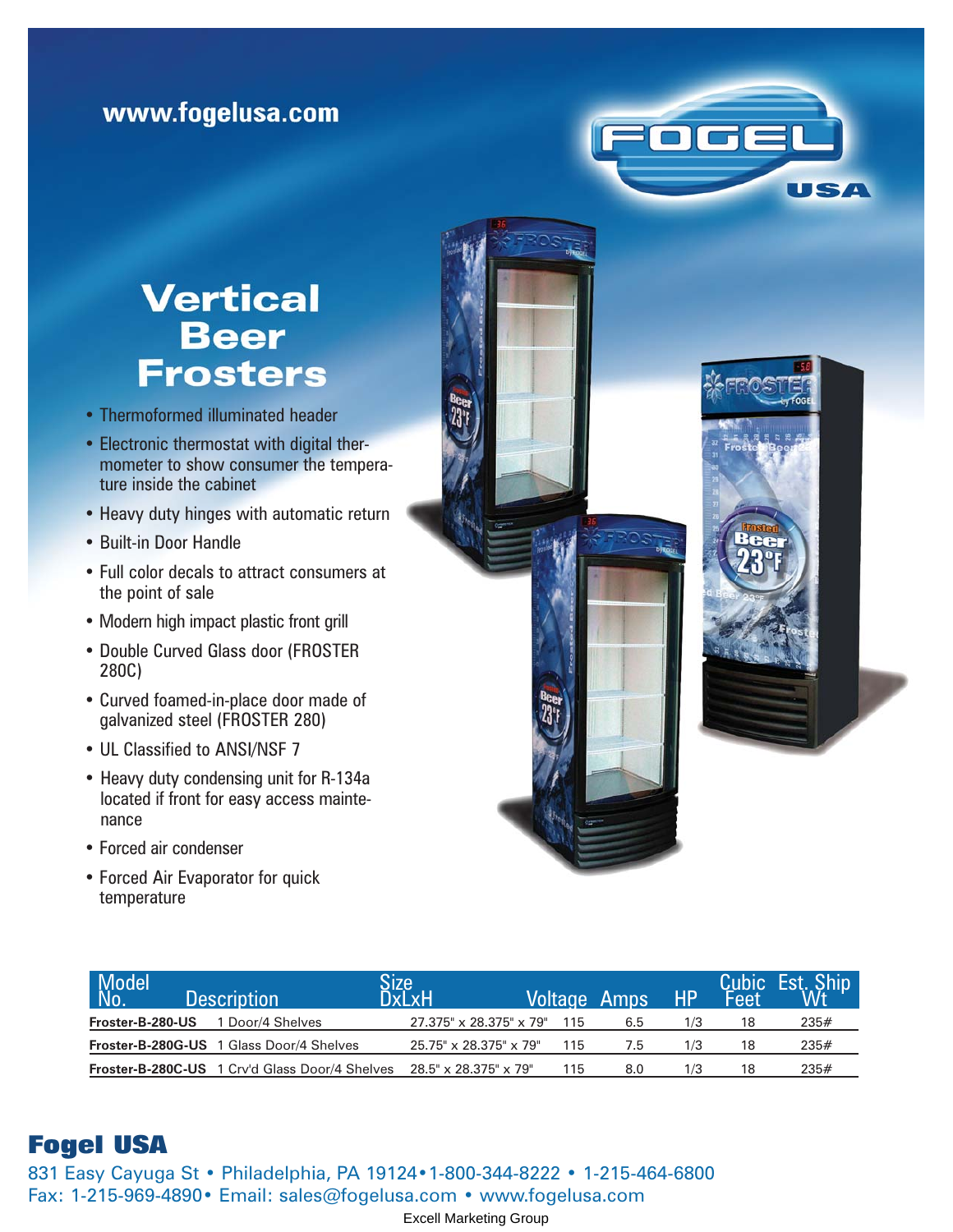# *Vertical Froster Series*

### *Technical Data*



| Model #                      | Froster-280-CF                 | Froster-280G-US           | Froster-280C-US         |  |
|------------------------------|--------------------------------|---------------------------|-------------------------|--|
| <b>Outside Dimensions</b>    |                                |                           |                         |  |
| <b>Depth</b>                 | 27.375"                        | 25.75"                    | 28.375"                 |  |
| <b>Length</b>                | 28.375"                        | 28.375"                   | 28.375"                 |  |
| <b>Height</b>                | 79"                            | 79"                       | $\overline{79}$ "       |  |
| <b>Door Size</b>             | $28.31$ " x 55.5"              | $28.31$ " x 55.5"         | $28.31'' \times 55.5''$ |  |
| <b>Door Type</b>             | 1 solid swing                  | 1 straight glass swing    | 1 curved glass swing    |  |
| <b>Inside Dimensions</b>     |                                |                           |                         |  |
| <b>Depth</b>                 | 21.75"                         | 21.75"                    | $21.75$ "               |  |
| <b>Length</b>                | $23.5^{\circ}$                 | $23.5^{\circ}$            | 23.5"                   |  |
| <b>Height</b>                | 61.5"                          | 61.5"                     | 61.5"                   |  |
| <b>Shelf Size</b>            | 23"X19.5"                      | 23"X19.5"                 | 23"X19.5"               |  |
| # of Shelves                 | 4                              | 4                         | 4                       |  |
| $#$ of 12oz. bottles         | 280                            | 280                       | 280                     |  |
| <b>Capacity: Cubic Foot</b>  | $\overline{18}$                | $\overline{18}$           | $\overline{18}$         |  |
| <b>Specifications</b>        |                                |                           |                         |  |
| <b>Operating Temperature</b> | $23^{\circ}$ F-34 $^{\circ}$ F | $23^\circ$ F-34 $\circ$ F | 23°F-34°F               |  |
| <b>Refrigerant</b>           | $R-134a$                       | $R-134a$                  | $R-134a$                |  |
| <b>Compressor Size HP</b>    | $\overline{1/3}$               | $\overline{1/3}$          | $\overline{1/3}$        |  |
| <b>Defrost</b>               | $3 @ 30$ min.                  | $3 @ 30$ min.             | $3$ @ 30 min.           |  |
| <b>Voltage</b>               | 115                            | 115                       | 115                     |  |
| <b>Amperage</b>              | 6.5                            | $\overline{7.5}$          | $\overline{8.0}$        |  |
| <b>Cord and Plug</b>         | yes                            | yes                       | yes                     |  |
| <b>Shipping Dimensions</b>   |                                |                           |                         |  |
| <b>Depth</b>                 | 28 <sup>II</sup>               | 26.5"                     | 29 <sup>''</sup>        |  |
| <b>Length</b>                | 29 <sup>''</sup>               | 29 <sup>''</sup>          | 29 <sup>''</sup>        |  |
| <b>Height</b>                | $81.75$ "                      | $81.75$ "                 | $81.75$ "               |  |
| <b>Gross Weight Ibs.</b>     | 235                            | 235                       | 235                     |  |
| <b>Cubic feet</b>            | $\overline{38}$                | $\overline{36}$           | $\overline{39}$         |  |

• Cases are designed to operate at 75° Fahrenheit and 55% relative humidity.

• Specification subject to change without notice.



#### FOGEL GROUP USA, LLC

*831 E Cayuga Street, Philadelphia, PA 19124 USA • (215) 464-6800 • 1-800-344-8222 Fax (215) 969-4890 • E-Mail: sales@fogelusa.com • www.fogelusa.com*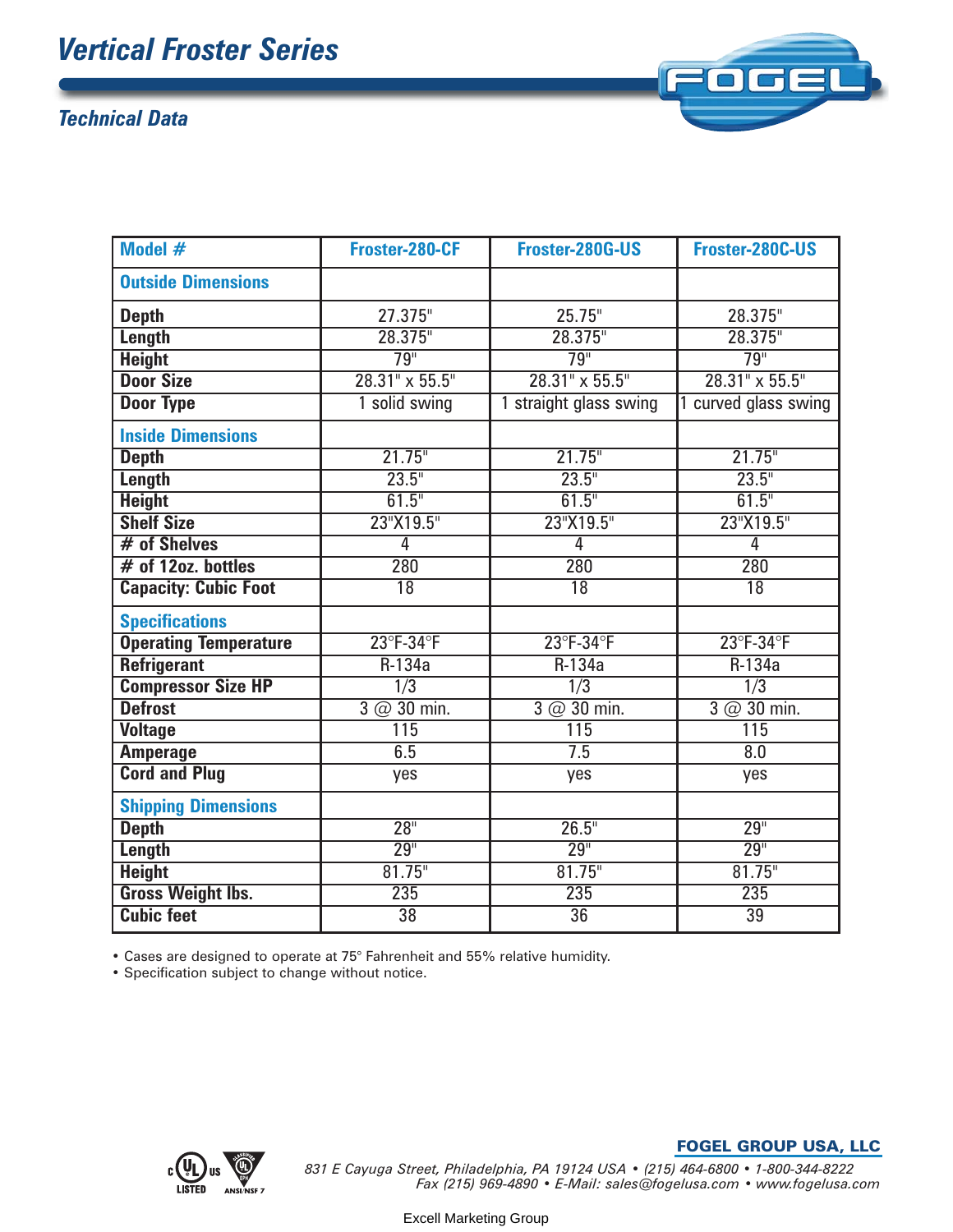

*Technical Data - Side View - Plan View*

*Froster-280-CF Side View - Plan View*



• Specification subject to change without notice.

#### FOGEL GROUP USA, LLC

*831 E Cayuga Street, Philadelphia, PA 19124 USA • (215) 464-6800 • 1-800-344-8222 Fax (215) 969-4890 • E-Mail: sales@fogelusa.com • www.fogelusa.com*